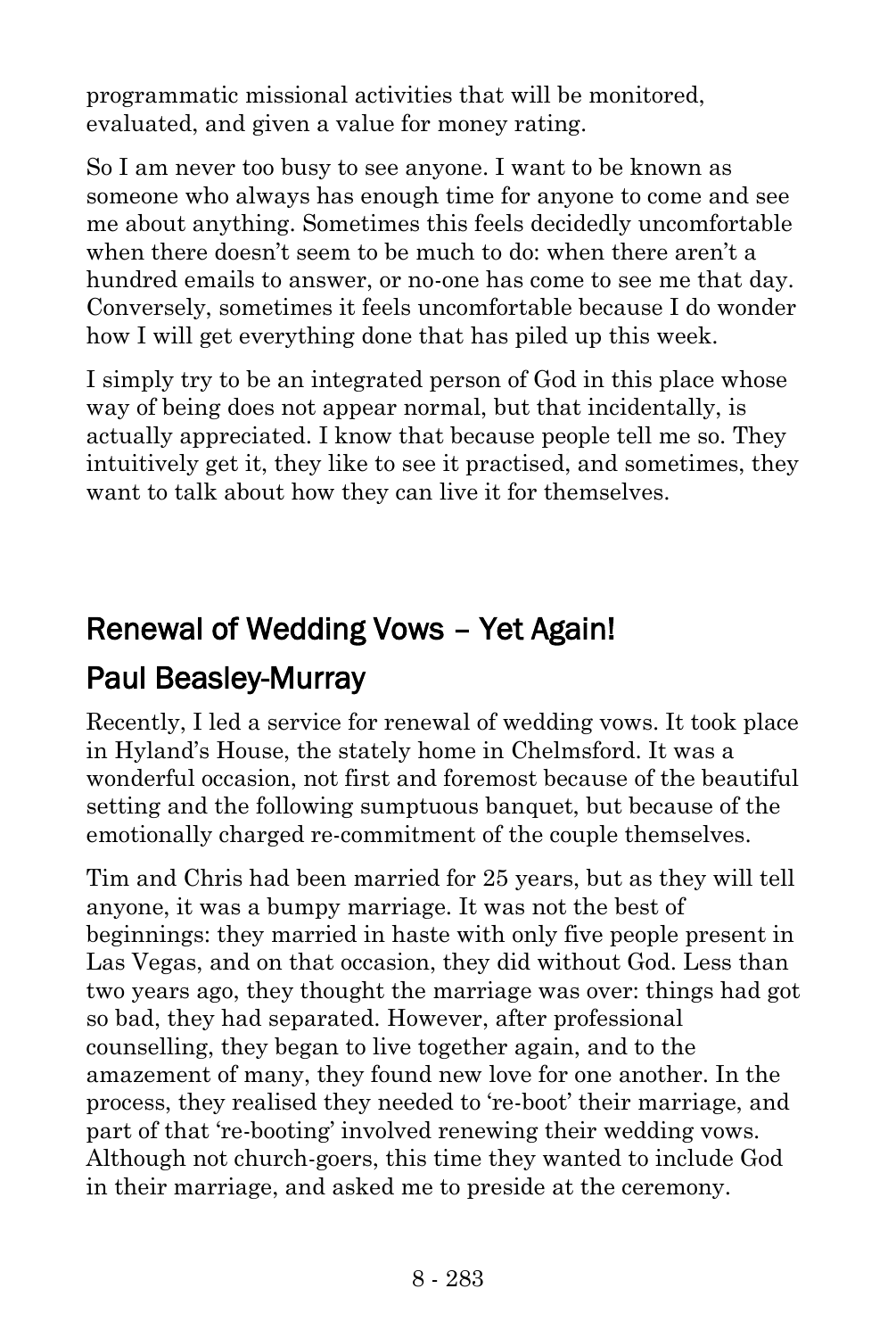This time round, they wanted 'the full works'. So I drew up an order of service, which we then amended and developed together – I was keen to ensure that they were 100% happy with the form of words. We decided not to have a sermon. Instead, we had a number of readings which, which on reflection, probably spoke more directly than any sermon might have done.

Long-standing readers of this journal (and the editor!) will know that this is the third time that I have written an article on renewing wedding vows. The first occasion was in Spring 1996 (Issue 6); the second occasion in Spring 2006 (Issue 36); now another ten years later I am at it again. However, ministry never stands still; we are always having to be creative and do things differently. Let me share with you my latest effort

#### *Welcome*

The warmest of welcomes to friends and family who have come together for this special occasion when, after 25 years of marriage, Tim and Chris will renew their wedding vows. Thank you for making this such a special occasion by being with us today.

However, Tim and Chris are very aware that there are some who cannot be with us. There are those not here because they have passed into another life: Chris is very mindful of her mother, Maria, and father, Win; and Tim, his sister, Philippa. As a sign that these loved ones are not forgotten Tim and Chris are going to light candles in their memory:

# *(Lighting of candles)*

- Tim: I light this candle in memory of Philippa
- Chris: I light these candles in memory of my Mom and Dad

# *Some words of introduction from Tim and Chris*

Before Tim and Chris renew their wedding vows, they both want to say a few words about why they want such a ceremony – and in doing so, they also want to say a few words to one another

- Tim
- Chris

# *The Declaration of Purpose:*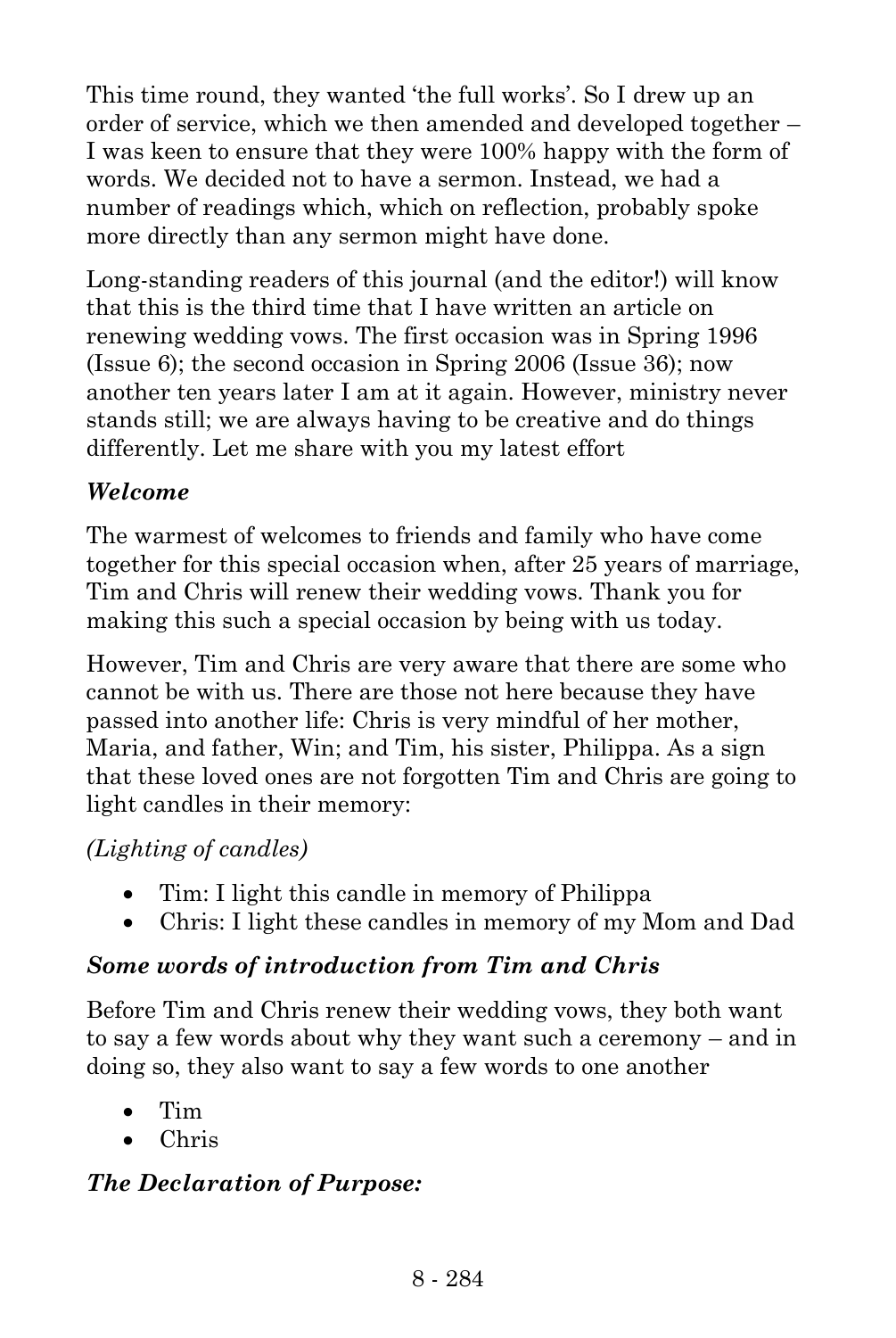Tim and Chris have come together to give thanks for 25 years of married life; and to renew their commitment to one another; and to seek God's blessing upon the years that lie ahead.

As our Lord Jesus Christ was himself a guest at the wedding in Cana of Galilee, so through his Spirit he is with us now. Marriage is a gift of God in creation. It is God's purpose that, as husband and wife give themselves to each other in love throughout their lives, they shall be united in that love as Christ is united with his church.

Marriage is given that husband and wife may comfort and help each other, living faithfully together in need and in plenty, in sadness and in joy, in sickness and in health. It is given, that with delight and tenderness, they may know each other in love and, through the joy of their bodily union, may strengthen the union of their hearts and lives. It is given, that they may have children and be blessed in caring for them and bringing them up in accordance with God's will, to his praise and glory – at this point we thank God for Daniel and Philip! In marriage, a couple belong together and begin a new life in the community. It is a way of life, created and hallowed by God that all should honour. Therefore, we pray with them that, strengthened and guided by God, they may continue to fulfil his purpose for their life together.

#### *The Scriptures*

As they come to reaffirm their marriage vows, let us hear the Word of God.

In the Old Testament, we read: "Two are better off than one, because together they can work more effectively. If one of them falls down, the other can help him up. But if someone is alone and falls, it's just too bad, because there is no one to help him. If it is cold, two can sleep together and stay warm, but how can you keep warm by yourself? Two people can resist an attack that would defeat one person alone. A rope made of three cords is hard to break" (Eccles 4.9-12 GNB).

The Apostle Paul wrote: "Love is patient; love is kind and envies no one. Love is never boastful, nor conceited, nor rude; never selfish, not quick to take offence. Love keeps no score of wrongs; does not gloat over other people's sins, but delights in the truth.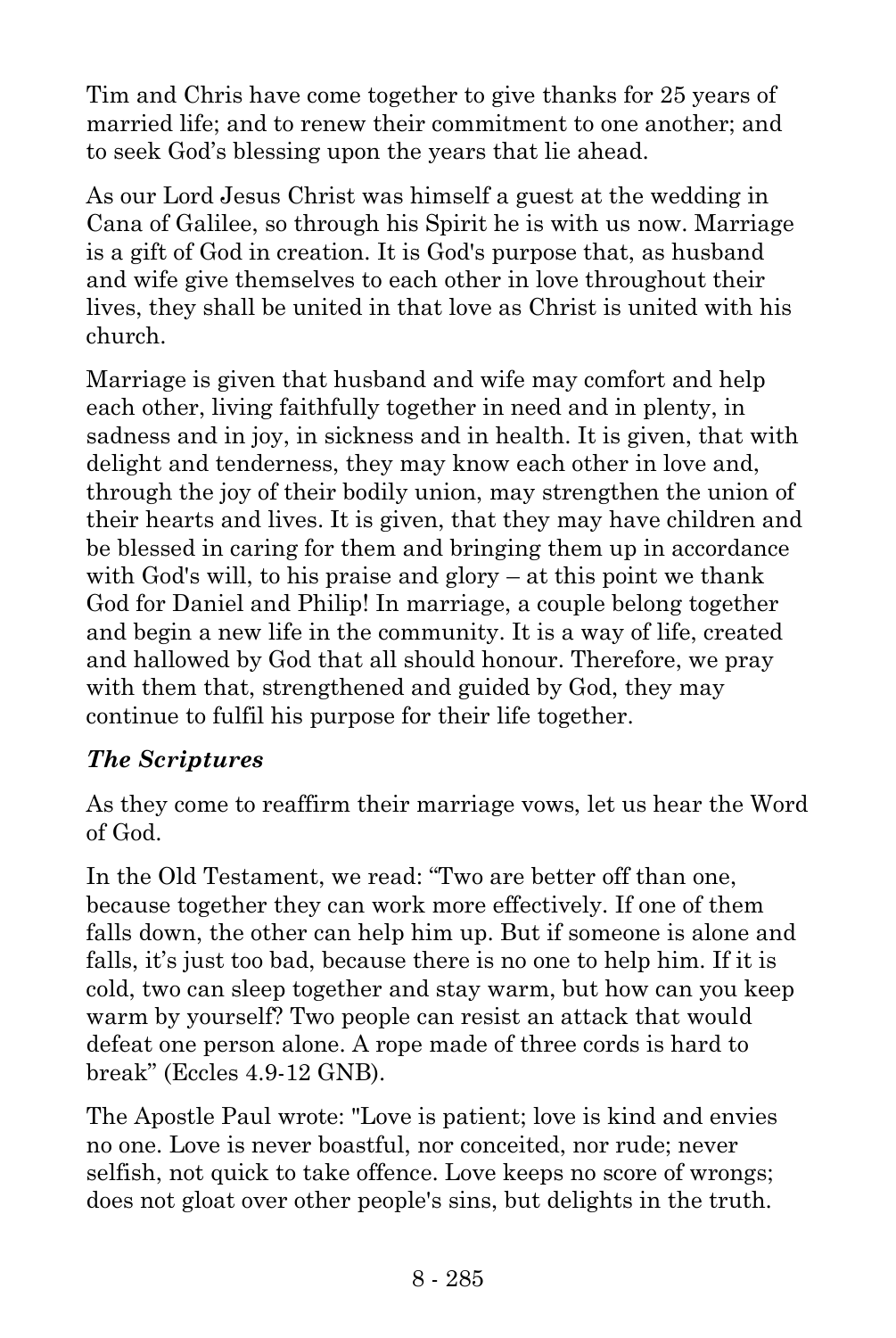There is nothing love cannot face; there is no limit to its faith, its hope and its endurance" (1 Cor 13.4-7 GNB)

#### *Some reflections on love*

Paul Tournier wrote: "As soon as a husband and wife have the courage to be completely open with one another, whatever the cost, their marriage becomes once more a wonderful adventure".

Scott Peck wrote: "Genuine love not only respects the individuality of the other but actually seeks to cultivate it, even at the risk of separation and loss. The ultimate goal of life remains the spiritual growth of the individual, the solitary journey to peaks that can be climbed only alone. Significant journeys cannot be accomplished without the nurture provided by a successful marriage or a successful society."

Langdon Mitchell wrote: "Marriage is three parts love and seven parts forgiveness".

Michel Quoist wrote: "It's never too late to really 'marry' the one who shares bed and board with you. You only have to make up your mind to do it. Three is a crowd: your wife, yourself and your dream. If you really want to get married, divorce your dream. If you can't build a castle, you can at least build a hut, but you'll never be happy in your hut if you're still dreaming of living in a castle. Let's assume that you've made up your mind to break with your dream, to abandon your hopes for a castle... Is this then the end of your illusions? No, this determination of itself will not be sufficient to dispel them once and for all; you will have to start by **forgiving** the other, for you have never forgiven your husband or wife for not being equal to your dream. Offer your disappointments to God, offer him your shattered dreams, your dissatisfaction, your rancour, your discouragement. Finally, accept the real person whom you have married, and your life together as it really is. It's not a question of remaking your world, but of remaking your own attitudes."

Mary Hathaway wrote: Love is for all seasons, not just the vibrant spring or summer laughter, with its welcome shade, but for bringing to a fruitful place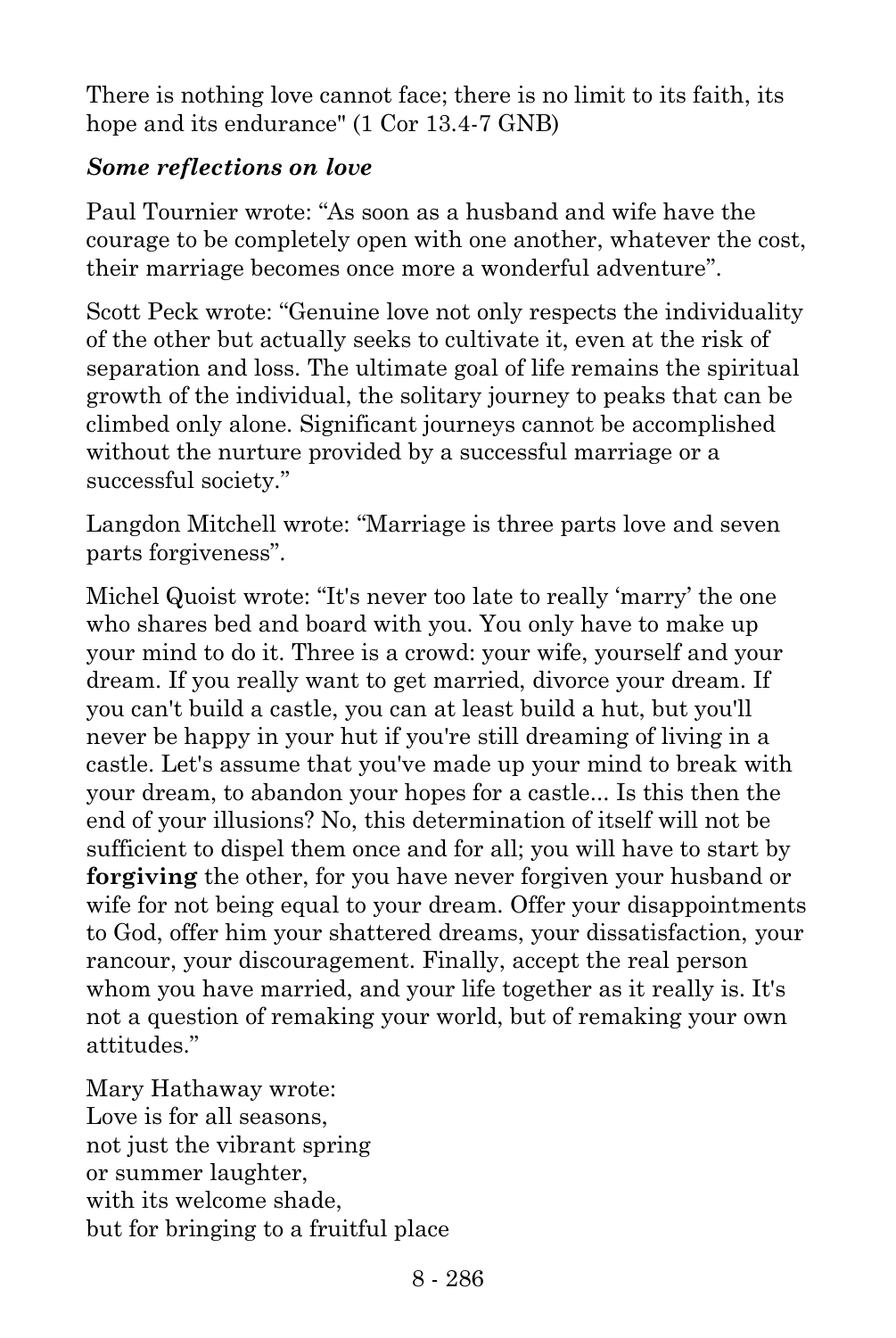the purposes of living and to warn the winter of our sorrows. For in every season of my life I find new joy in you.

#### *Renewal of vows*

As on your wedding day you held hands together as a sign of your love for one another, so I ask you, Tim and Chris, to hold hands as you renew your marriage vows.

Tim: I, Tim, took you, Chris to be my wife Chris: I Chris took you, Tim, to be my husband Together: To have and to hold from that day forward, For better, for worse, for richer, for poorer, In sickness and in health, to love and to cherish, Till death us do part, and this was our solemn vow. Today in the presence of our family and friends We affirm our continuing commitment to this vow.

Tim: All that I am I give to you, Chris, and all that I have I share with you. Whatever the future holds, I will love you and stand by you, as long as we both shall live.

Chris: All that I am I give to you, Tim, and all that I have I share with you. Whatever the future holds, I will love you and stand by you, as long as we both shall live.

Affirmation by family and friends: Will you, the family and friends of Tim and Chris, continue to support and uphold them in their marriage now and in the years to come? All: We will!

#### *Prayer:*

Generous God, your Son has shown us how to love, and invites us to love one another as he loves us. We pray for Tim and Chris, with their shared memories of the past; of joy and laughter, sadness and disappointment. We thank you for all the good times they have experienced; and we ask your forgiveness for those times when things have gone amiss. Bless them today and in all the days that lie ahead: help them to continue to grow together; and may